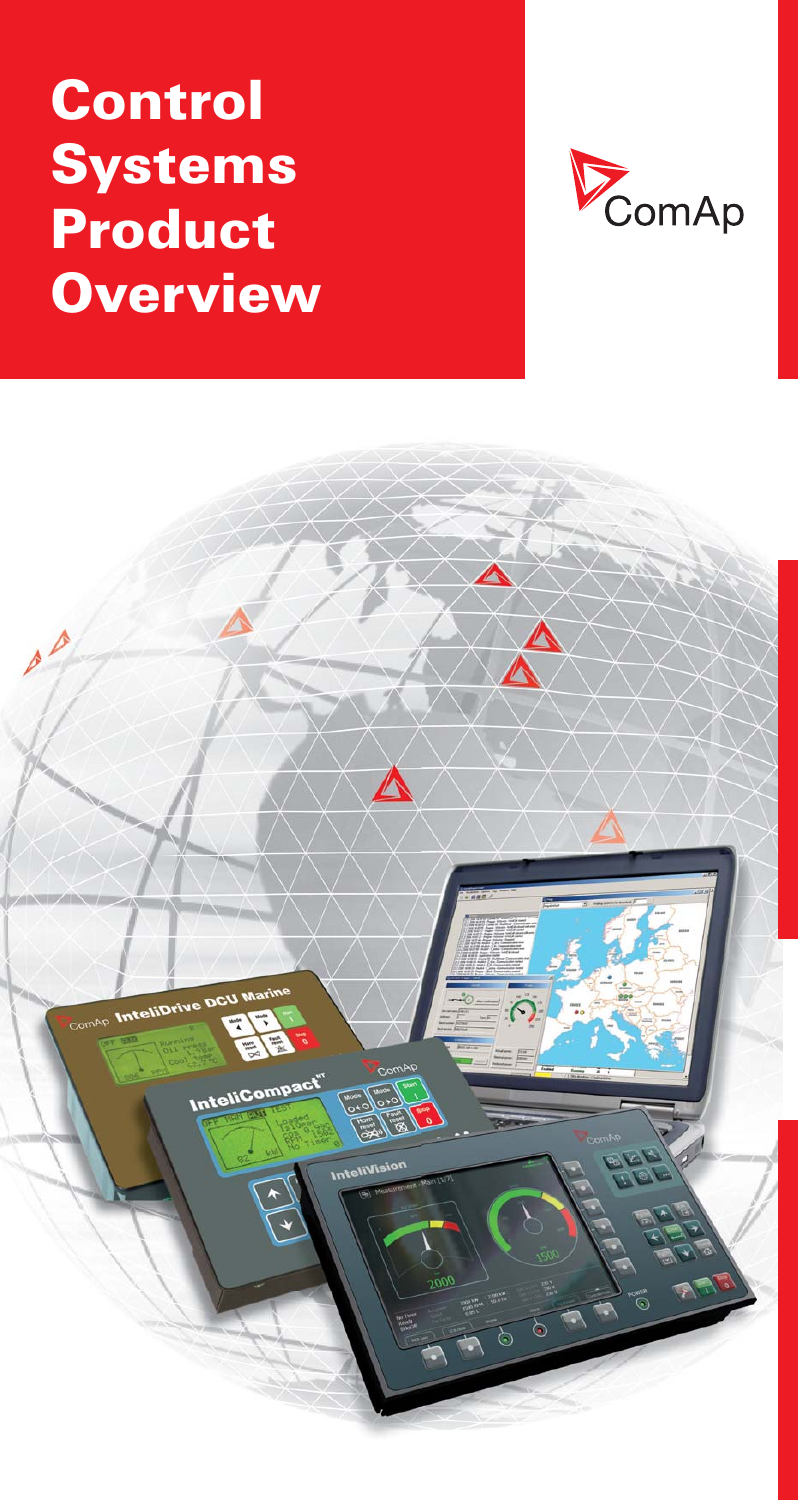## Gen-set controllers



# InteliLite NT MRS

InteliLite<sup>NT</sup> AMF

#### InteliCompact<sup>NT</sup>



InteliLite<sup>NT</sup> MRS models are integrated controllers for single engine control in Manual and Remote Start applications, featuring full gen-set monitoring and protection.

The 4 MRS models are identified by a number which defines model capability (10, 11, 15, 16).

\* *Stated features available on this model*

- $\triangleright$  Support of engines equipped with ECU – J1939 interface *(15, 16)\**
- Automatic or manual start/stop of the gen-set
- **P** Push buttons and LEDs for simple control
- **P** Parameters adjustable via keyboard or PC
- ▶ 3 phase Generator protections
- $\triangleright$  Generator measurements (50/60 Hz): U1-U3, I1-I3, Hz, kVA, kW, kVAr, kWh
- **D** Configurable programmable inputs and outputs
- Event based history file *(15, 16)\**

InteliLite<sup>NT</sup> AMF models are integrated controllers for gen-sets operating in single standby mode. It meets all possible requirements for AMF applications, including modem control, user configuration > Parameters adjustable via keyboard or PC and full gen-set monitoring and protection.

The 2 AMF models are identified by a number which defines model capability (20, 25).

\* *Stated features available on this model*

InteliCompact<sup>NT</sup> models are new integrated controllers for gen-sets operating in both standby and parallel modes. Functionality, optimized for ease of use, installation and configuration, includes built-in synchronizer and digital isochronous load sharer. Native cooperation of up to 32 gen-sets is a standard feature.

- $\triangleright$  Support of engines equipped with ECU – J1939 interface *(25)* \*
- **D** Automatic or manual start / stop of the gen-set
- $\triangleright$  Push buttons and LEDs for simple control
- 
- Mains measurements (50/60 Hz): U1-U3, Hz Generator measurements (50 / 60 Hz):
- U1-U3, I1-I3, Hz, kVA, kW, kVAr, kWh **D** Configurable programmable inputs and outputs
- Event based history file *(25)\**
- **D** AMF, continuous parallel function
- $\triangleright$  Support of engines equipped with ECU (J1939, Modbus and other proprietary protocols); alarm codes displayed in text form Baseload
- $\triangleright$  Optimizing of the number of running engines in multi-gen-set mode
- $\triangleright$  Inputs/outputs configurable for various customer needs
- $\triangleright$  Event based history file

#### **MainsCompact**



 $MainsCompact<sup>NT</sup>$  is designed for multiple (up to 31) gen-sets controlled by InteliCompact<sup>NT</sup> and operating in parallel to mains. MainsCompact<sup>NT</sup> controller connects the group of gen-sets to the mains.

- Mains measurement: U, I, Hz, kW, kVAr, kVA, PF, kWh, kVAhr
- **Bus measurement: U, I, Hz**
- Mains failure detection using integrated mains protections
- $\triangleright$  Systems with as well as without master generator breaker supported
- ▶ Configurable level switches based on mains import or object consumption
- $\triangleright$  Event based history file

#### **InteliGen<sup>NT</sup>**



 $InteliGen<sup>NT</sup>$  is a comprehensive controller for both single and multiple gen-sets operating in standby or parallel modes. Compact construction is optimized for these purposes; various HW modifications allow the customer to select the optimum type for a particular application.

- AMF, continuous parallel function
- $\triangleright$  Support of engines equipped with ECU (J1939, Modbus and other proprietary protocols); alarm codes displayed in text form
- Baseload, Import/Export, Analog extern load control
- $\triangleright$  Optimizing of the number of running engines in multi-gen-set mode
- $\triangleright$  Inputs/outputs configurable for various customer needs
- **Event based history file with up to 500** records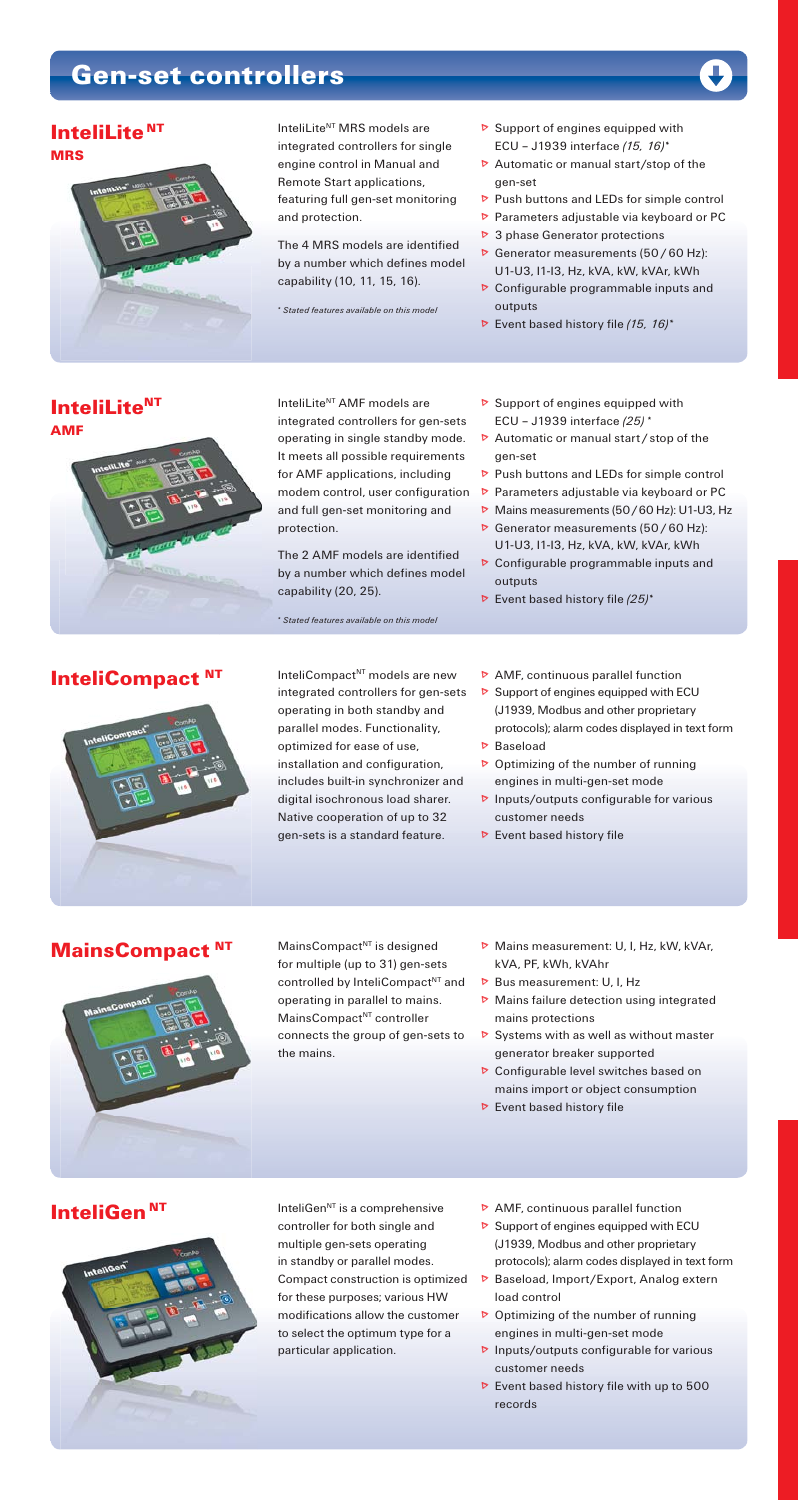# Gen-set controllers

#### **InteliSys**<sup>NT</sup>



InteliSys<sup>NT</sup> is an expandable controller for both single and multiple gen-sets operating in standby or parallel modes, especially in CHP and other complex applications. Detachable construction (consisting of IS-NT-BB and IS-Display or InteliVision) allows easy installation with the potential for many different extension modules designed to suit individual customer requirements.

- ▶ CHP support (programmable PID loops and other built-in PLC functions)
- $\triangleright$  Support of engines equipped with ECU (J1939, Modbus and other proprietary protocols); alarm codes displayed in text form
- **Baseload, Import/Export, Analog extern,** TempByPower load control
- $\triangleright$  Optimizing of the number of running engines in multi-gen-set mode
- $\triangleright$  Inputs/outputs configurable for various customer needs
- $\triangleright$  Event based history file with up to 1000 records

#### **InteliMains<sup>NT</sup>**



InteliMains<sup>NT</sup> is designed for multiple (up to 31) gen-sets operating in parallel to mains. InteliMains controller connects the group of gen-sets to the mains. It can serve as a bus-tie synchronizing controller between two groups of gen-sets.

- Mains measurement: U, I, Hz, kW, kVAr, kVA, PF, kWh, kVAhr
- Bus measurement: U, I, Hz
- **Mains failure detection using integrated** mains protections
- $\triangleright$  Bus-tie application
- **B** Selectable partial or full MCB control **D** Configurable level switches based on mains import or object consumption
- $\triangleright$  Event based history file

# ATS controllers

#### InteliATS<sup>NT</sup>



InteliATS NT \* models are new controllers designed to monitor the AC mains supply for under/ over voltage, under/over frequency ▶ Remote configuration and monitoring supply disproportion causes the remote gen-set start and makes change over for both generator and mains contactors. The gen-set requires a remote start type control unit (e.g. the ComAp InteliLite<sup>NT</sup> MRS 10 controller).

The models are identified by a name which defines model capability (STD, PWR).

- Automatic transfer between mains and generator power
- **D** On-site controller configuration
- and voltage unbalance. Any mains <br>
Dinputs/outputs configurable for various customer needs
	- Mains measurements U1-U3, Hz
	- Generator measurement U1-U3, Hz
		- I1-I3, kVA, kW, kVAr, kWh *(PWR)*\*\*
	- Active SMS/E-mails *(PWR)*\*\*
	- Event based history file *(PWR)*\*\*

*\* The product will be available in Q4 2008. \*\* Stated features available on this model*

# Generator controllers

#### **InteliGen<sup>NT®</sup> GeCon**



InteliGen<sup>NT</sup> GeCon is a comprehensive generator controller for single or multiple gen-sets operating in standby or parallel modes.

- $\triangleright$  Cooperation with the engine controller is achieved using minimum inputs and outputs. GeCon does not take care about engine control – adjustable option
- $\triangleright$  Accepts external control of the engine and breaker manually
- Baseload, Import/Export, Analog extern load control
- $\triangleright$  Optimizing of the number of running engines in multi-gen-set mode
- $\triangleright$  Inputs/outputs configurable for various customer needs
- $\triangleright$  Event based history file with up to 500 records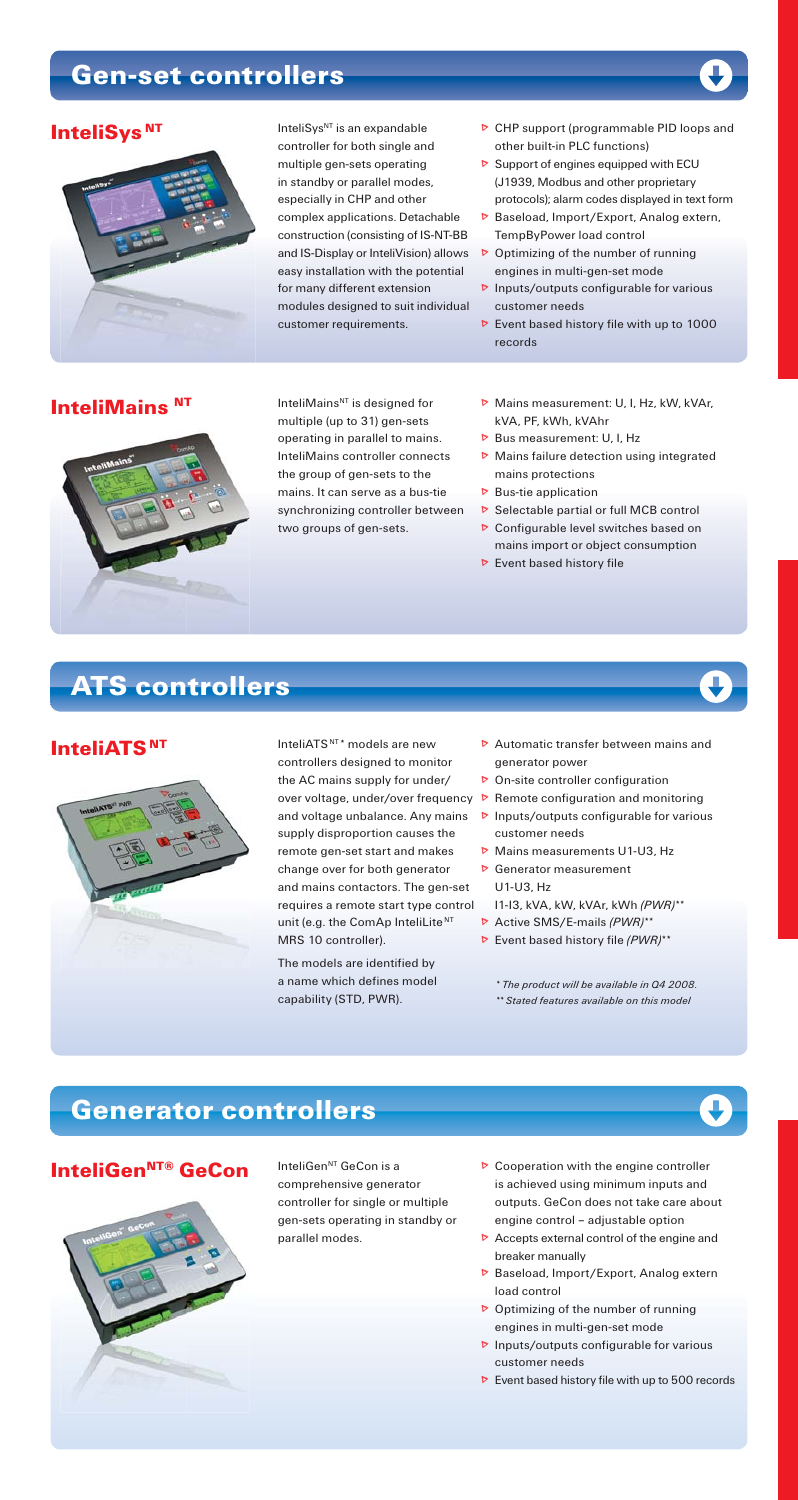# Engine controllers



## InteliDrive® Lite



InteliDrive Lite is a cost effective sophisticated engine controller, which features outstanding control, monitoring and protection for both mechanical and electronic diesel / gas engines in one unit. The extended product family offers a range of engine specific versions suitable for land-based and marine non classified applications.

- $\triangleright$  Engine control, monitoring and protection
- ▶ J1939 interface supporting wide range of EFI engines
- **B** Speed measurement from pickup or from J1939
- $\triangleright$  6 binary inputs and outputs, 3 analog inputs
- $\triangleright$  Input/outputs configuration
- **B** Setpoints adjustable via keyboard or PC
- **P** Password protection

#### InteliDrive® DCU INDUSTRIAL



InteliDrive® DCU MARINE



InteliDrive® DCU Industrial is a highly flexible sophisticated engine controller, which features outstanding control, monitoring and protection for both mechanical and electronic diesel / gas engines as well as peripheral equipment. Industrial software contains a set of programmable functions like comparators, timers, PID loops, logic functions and others for easy solution of any industrial application.

- $\triangleright$  Engine sequencing and control
- ▶ J1939 interface supporting wide range of EFI engines
- $\triangleright$  Engine monitoring and protections
- **D** Integrated PLC
- ▶ Speed measurement from magnetic pick-up or from J1939
- Running hours meter, number of starts counter
- 14 binary inputs, 14 binary outputs, 8 analog inputs
- $\triangleright$  Input/output configuration
- **B** Setpoints adjustable via keyboard or PC
- Recommended extension: ID-SCM, ID-SCM1

InteliDrive® DCU Marine is an engine controller designed specially to meet the demanding needs of the marine market; providing a high level of performance coupled with extensive J1939/J1587 communication capabilities and incorporating hardwired safety functions and primary/secondary power switching.

- $\triangleright$  Engine sequencing and control
- $\triangleright$  Engine monitoring and protection
- ▶ Configurable J1939 interface with electronic engines including ECU Alarm indication
- $\triangleright$  Redundant module ID-RPU with hardwired safety functions activated in backup mode
- Automatic switchover to backup mode in case of detection of main unit failure
- Setpoints adjustable via keyboard or PC
- Recommended extension: ID-RPU



Off-road machinery controllers

#### InteliDrive® MOBILE



InteliDrive Mobile is designed for harsh environment of mobile equipment such as vehicles. It is a highly flexible sophisticated controller, which features outstanding control, monitoring and protection for diesel and gas engines as well as driven technology. The new controller offers range of engine specific versions.

- $\triangleright$  Engine control, monitoring and protections
- **D** Integrated PLC for driven technology control
- ▶ J1939 interface supporting wide range of EFI engines
- **D** Internal GSM modem and GPS location
- ▶ Configurable 16 binary inputs, 16 binary outputs, 8 analog inputs, 8 analog in (or) outputs for hydraulic proportional valves
- Operating temperature: -25°C +70°C (optionally -40°C +85°C)
- **► Enclosure IP67**
- Anti condensation (Gore Membrane Venting)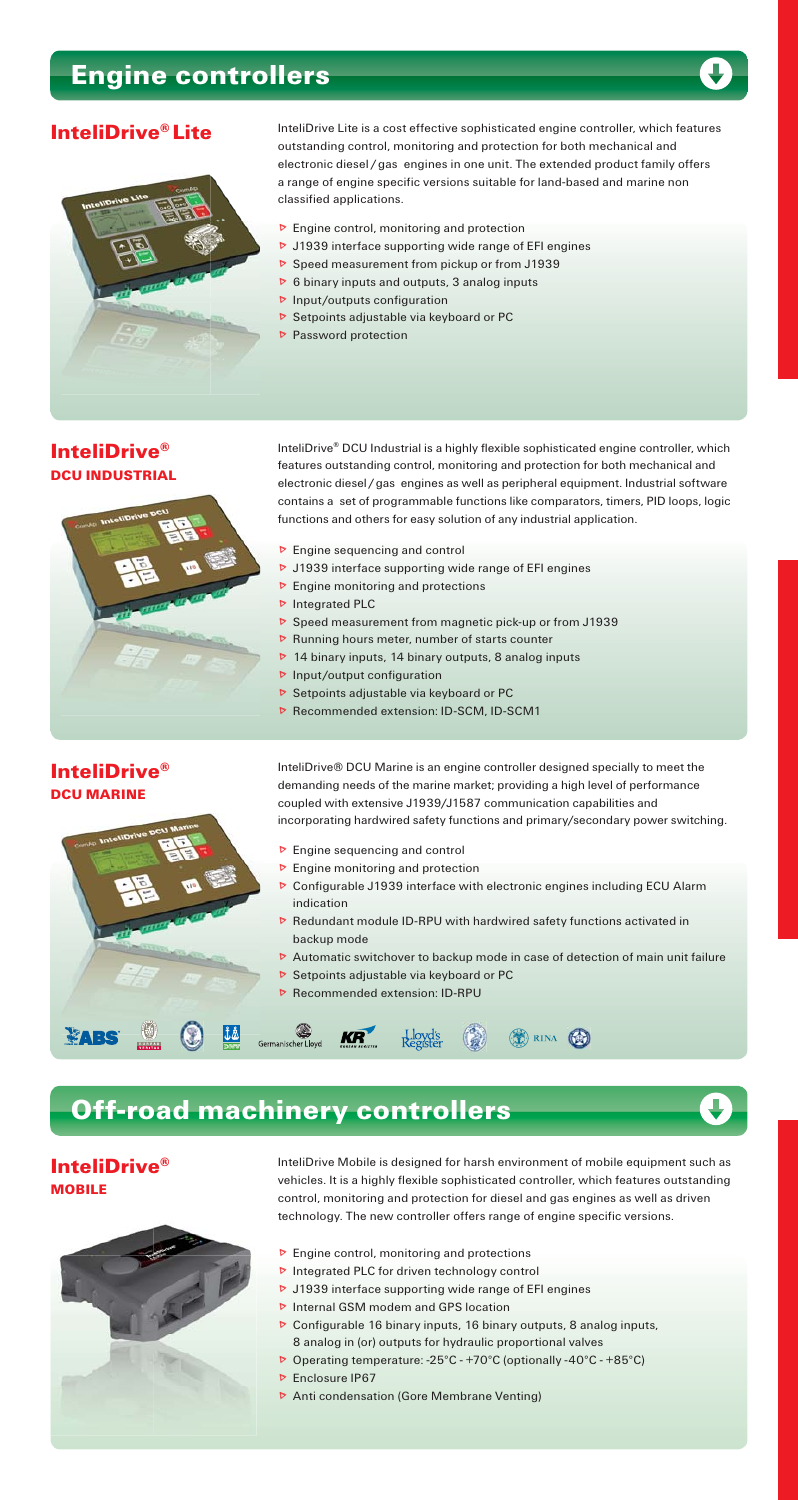### **Accessories**

#### Extension modules

#### S-AIN8

Analogue input module, 8 inputs, CAN bus connection.

#### IS-BIN16/8

Binary input/output module, 16 inputs, 8 outputs, CAN bus connection.

#### I-AOUT8

Analogue output module, 8 outputs, CAN bus connection.

#### IGS-PTM

Input/output module designed for PT100 sensors, 8 binary and 4 analog inputs, 8 binary and 1 analog output.

#### IG-IOM

Input/output module, 8 binary and 4 analog inputs, 8 binary and 1 analog output.

#### ID-SCM

Interface module for InteliDrive controllers for full support of internal PLC; 3 analog outputs, 2 frequency inputs, 2 impulse inputs.

#### ID-SCM1

Cost effective Analog Speed Governor interface with one 10V or 20 mA output.

#### ID-RPU

Redundant engine protection unit for InteliDrive DCU Marine controllers.

#### IL-NT AOUT8

8 analog gauges plug-in interface module for InteliLite<sup>NT</sup>, Inteli/MainsCompact<sup>NT</sup> and InteliDrive Lite controllers.

#### NT-Converter

Load sharing interface module for InteliGen<sup>NT</sup> and InteliSys<sup>NT</sup> controllers.

#### IGL-RA15

Extension signalling unit for Inteli controllers, 15 LEDs with configurable colors.

#### Communication modules

#### IL-NT RS232 + RS485

RS232 + RS485 plug-in interface for InteliATSNT, InteliLite NT, Inteli/ MainsCompact<sup>NT</sup> and InteliDrive Lite controllers.

#### IL-NT S-USB

USB service interface for InteliATS<sup>NT</sup>, InteliLite<sup>NT</sup>, Inteli/MainsCompact<sup>NT</sup> and InteliDrive Lite controllers.

#### IB-Lite

Ethernet module for InteliATS<sup>NT</sup>, InteliLite<sup>NT</sup>, Inteli/MainsCompact<sup>NT</sup> and InteliDrive Lite controllers.

#### IL-NT RS232

Extension board containing RS232 port for InteliATS<sup>NT</sup>, InteliLite<sup>NT</sup>, Inteli/MainsCompact<sup>NT</sup> and InteliDrive Lite controllers.

#### I-LB / I-LB+

Direct, modem or USB (I-LB+ version only) connection to multiple controllers, RS485, Modbus support for direct connection.

#### IG-IB

Internet bridge enables remote connection between controllers and superior service or monitoring software using ethernet or modem connection.

#### I-CR

Used for CAN bus extension in cases where the maximum distance limit would be exceeded.

#### ID-COM

**StarterKit** 

**Simulators** 

controllers.

Portable simulator for Inteli

InteliDrive communication module.

#### ECU Communication modules

I-CB / (CAT DIESEL, CAT GAS, MTU MDEC, Deutz TEME) Communication bridge for the mentioned engines with nonstandard communication interface.

#### Remote displays

#### I-RD-CAN

Remote signalling and control unit with CAN and RS232 interface for InteliDrive controllers.

#### IG-Display

Additional display module for InteliGen<sup>NT</sup> controllers.

#### IS-Display

Detachable display module for InteliSys<sup>NT</sup> controllers.

#### InteliVision

Controller display unit. New generation color display unit for either InteliGen<sup>NT</sup>, InteliSys<sup>NT</sup> or InteliDrive controllers.



#### Additional modules

#### IG-AVRi

Interface between InteliCompact<sup>NT</sup>, InteliGen<sup>NT</sup> or InteliSys<sup>NT</sup> and generator AVR.

I-LBA Starting undervoltage controller protection.

#### I-RB16/8

Relay board with 16/8 relays.

MultiKit Simulator of multiple gen-set applications with InteliCompact<sup>NT</sup>,

InteliGen<sup>NT</sup> or InteliSys<sup>NT</sup> controllers. MultiKit H

Simulator of complex site with 2 mains feeders and bus-tie breaker.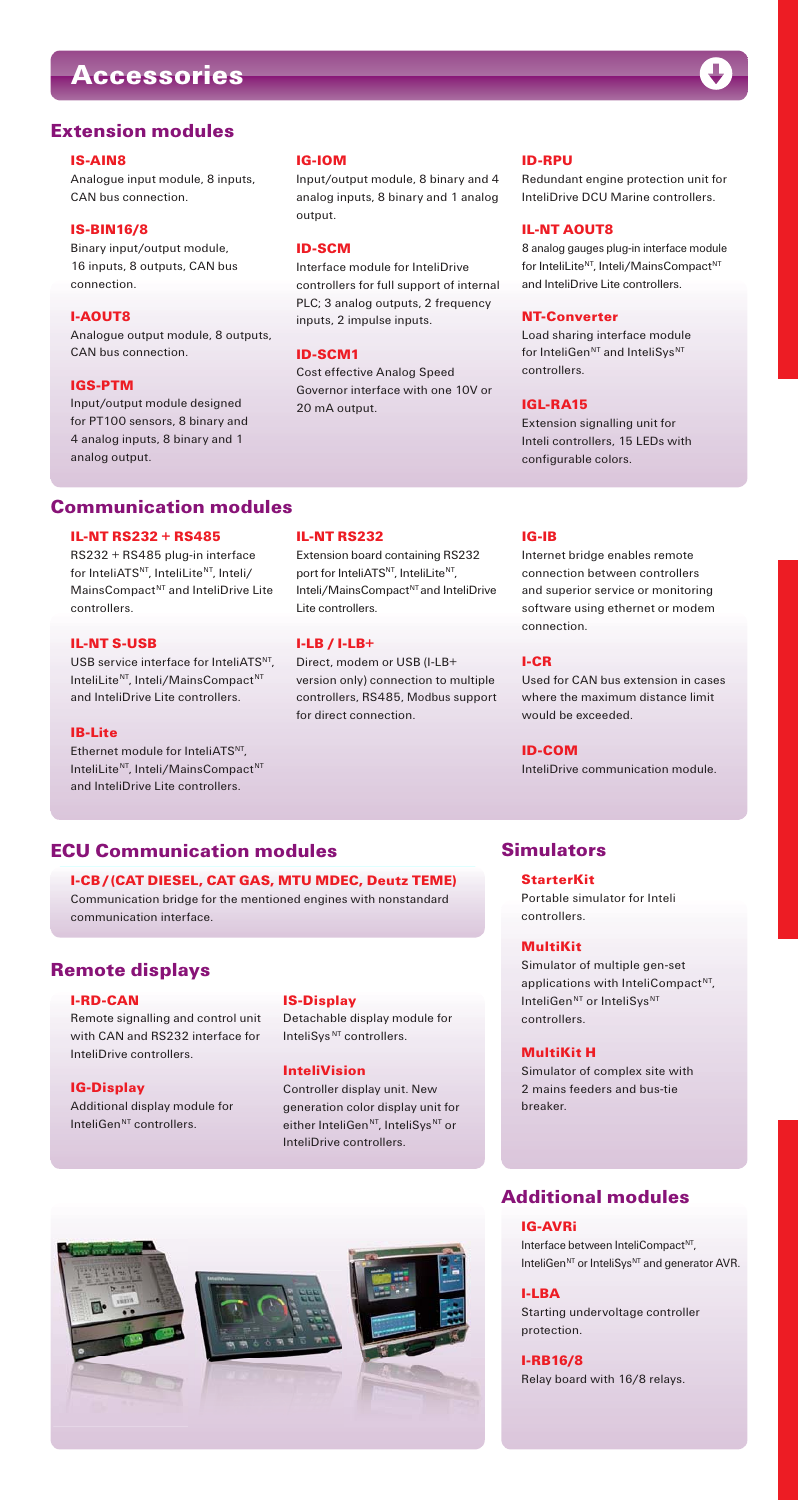#### InteliMonitor

PC monitoring tool for Inteli controllers.



## **DriveConfig**

PC tool for InteliDrive controllers configuration.



Ō.

**DriveMonitor** 

PC configuration tool for InteliGen<sup>NT</sup> and InteliSys<sup>NT</sup> controllers.

> E s E

**GenConfig** 

PC tool for InteliDrive controllers monitoring. 日日

#### LiteEdit

PC tool for configuration and monitoring of InteliATS<sup>NT</sup>, InteliLite<sup>NT</sup>, Inteli/MainsCompact<sup>NT</sup> and InteliDrive Lite controllers.



### **WinScope**

Special graphical controllers' monitoring software.



#### InteliSupervisor

SW tool for Gen-set fleet management.



## IGS-LOG

Continuous monitoring of Single & Multiple gen-set controllers.

|                                                                                                                                                                                                                                                            | 向日期 制用户             |                  |                     |             |                               |                                                     |               |                |        |                         |   |                                           |   |    |         |
|------------------------------------------------------------------------------------------------------------------------------------------------------------------------------------------------------------------------------------------------------------|---------------------|------------------|---------------------|-------------|-------------------------------|-----------------------------------------------------|---------------|----------------|--------|-------------------------|---|-------------------------------------------|---|----|---------|
|                                                                                                                                                                                                                                                            |                     |                  |                     |             |                               |                                                     |               |                |        |                         |   |                                           |   |    | 200x    |
| <b>Service</b>                                                                                                                                                                                                                                             |                     | <b>Hart</b>      | <b>Line: Inster</b> |             |                               | Vacin Generation   Generator Ind.   Detectoral<br>٠ |               |                |        |                         |   |                                           |   |    | Pageau  |
| <b>Kind</b>                                                                                                                                                                                                                                                |                     |                  | п                   |             |                               | ×<br>p                                              |               |                |        |                         |   | 0. 27.2.399 TURNS                         |   |    |         |
| an a<br>Black                                                                                                                                                                                                                                              |                     |                  | и                   |             |                               | w                                                   |               |                |        |                         |   | IT AT JUST 11 DESE<br>01 27 2 334 1110 10 |   |    |         |
|                                                                                                                                                                                                                                                            |                     |                  |                     |             |                               |                                                     |               |                |        |                         |   |                                           |   |    |         |
| ---                                                                                                                                                                                                                                                        |                     |                  |                     |             |                               |                                                     |               |                |        |                         |   |                                           |   |    | $-25.8$ |
| <b>Cardinal</b>                                                                                                                                                                                                                                            | <b>Females</b>      | <b>Tel</b>       | Tare.               | <b>Died</b> | <b>Part</b><br>$\overline{a}$ | 1/2                                                 | w             | -              |        |                         |   |                                           |   |    | ×<br>m  |
| 9 19 19 19                                                                                                                                                                                                                                                 | Two and other       | ---              | 11.07 00            |             | a.                            |                                                     | $\sim$        |                |        |                         |   |                                           |   |    |         |
| 4 296 1964                                                                                                                                                                                                                                                 | <b>Car not disc</b> | 27.2,399         | 11/03/17            |             | 5.61                          |                                                     | ı             | u              |        |                         |   |                                           |   |    |         |
| 4 444 444                                                                                                                                                                                                                                                  | <b>Factured at</b>  | of a look        | 11.03.06            |             | ï<br>to all                   |                                                     | ï             | $\overline{a}$ |        |                         |   |                                           |   | ı. |         |
| $-3.000 - 0.1$                                                                                                                                                                                                                                             | <b>Faccount of</b>  | 27.2.300m        | 11.00 %             |             | <b>BM</b>                     |                                                     | ï             | <b>WA</b>      |        |                         |   |                                           |   |    |         |
| $4.106 - 16.1$                                                                                                                                                                                                                                             | <b>Factured of</b>  | at a secu        | 11:00:00            |             | ı<br>14.44                    |                                                     | ٠             | u              |        | ٠                       |   |                                           | ÷ | ٠  |         |
|                                                                                                                                                                                                                                                            |                     |                  |                     |             |                               |                                                     |               |                | ٠      | ٠                       |   |                                           | è | ٠  | ٠       |
|                                                                                                                                                                                                                                                            | <b>SIX 78-a 746</b> | 27.2,329         | 10:58.90            | ٠           | <b>SIM</b><br>٠               |                                                     | $\mathbf{11}$ | $^{12}$        |        |                         |   |                                           |   |    |         |
|                                                                                                                                                                                                                                                            |                     |                  |                     |             |                               |                                                     |               |                |        |                         |   |                                           |   |    |         |
| --                                                                                                                                                                                                                                                         |                     |                  |                     |             |                               |                                                     |               |                |        |                         |   |                                           |   |    | 1011    |
|                                                                                                                                                                                                                                                            |                     |                  |                     |             |                               |                                                     |               |                |        |                         |   |                                           |   |    | £       |
|                                                                                                                                                                                                                                                            | 12061-004           |                  |                     |             |                               |                                                     |               |                |        |                         |   |                                           |   |    |         |
|                                                                                                                                                                                                                                                            | hui                 |                  | <b>LAL</b>          | ٠           |                               | <b>Allen</b>                                        | m             |                | w<br>٠ |                         | w |                                           | u |    |         |
|                                                                                                                                                                                                                                                            | ٠                   | <b>Tak</b>       |                     | ÷           | ٠                             | 18.0                                                |               | $\rightarrow$  |        | ٦                       |   |                                           | Ŧ |    |         |
|                                                                                                                                                                                                                                                            | ¥                   | $\overline{a}$   |                     |             | <b>ISS</b>                    | <b>HA</b>                                           |               | m              | ×.     | m                       |   | $\sim$                                    |   |    |         |
|                                                                                                                                                                                                                                                            | ×                   | <b>KIR</b><br>1m |                     |             | 194<br><b>THE</b>             | $^{12}$<br><b>BLB</b>                               |               | m              |        | <b>FRE</b><br><b>HO</b> |   | 100<br><b>CHE</b>                         |   |    |         |
|                                                                                                                                                                                                                                                            | x<br>n<br>٠         | <b>DOM</b>       |                     | ı           | 1978                          | $^{***}$                                            |               | w<br>m         |        | 225                     |   | $\sim$                                    |   |    |         |
|                                                                                                                                                                                                                                                            |                     | <b>Life</b>      |                     |             |                               | 18                                                  |               |                |        |                         |   |                                           |   |    |         |
|                                                                                                                                                                                                                                                            | ×                   |                  |                     |             | ×                             |                                                     |               | ÿ              |        | J                       |   | э                                         |   |    |         |
|                                                                                                                                                                                                                                                            | ٠<br>٠              | <br>             |                     |             | -<br>$\overline{\phantom{a}}$ | $\sim$<br>                                          |               | ٠              |        | ٠<br>٠                  |   | ۰<br>٠                                    |   |    |         |
|                                                                                                                                                                                                                                                            | ٠                   | $\sim$           |                     |             |                               |                                                     |               | ۰              |        | ٠                       |   | ٠                                         |   |    |         |
|                                                                                                                                                                                                                                                            | ٠                   | ×                |                     |             | m                             | ٠                                                   |               | ٠              |        | ٠                       |   | ٠                                         |   |    |         |
| 4.103.053<br>۰L<br><b>HAT</b><br>-<br>of Kay<br>272044211<br><b>JF 2 2004 8 26 16</b><br>37.2.3949 9:25 16<br>27.2 2006 0.30 FB<br>27 2 2004 S 23 15<br>27.2 Januar 10, 22 116<br>At 7 years of hours.<br><b>AT 5 Support Follows</b><br>to it bear a term |                     | t e              |                     |             |                               |                                                     |               |                |        |                         |   |                                           |   |    |         |

## I-CBEdit

Software tool for configuration of I-CB.

|                |                            | <b>CONTRACTOR CONTRACTOR</b> |                                                             |               |                                |                                                     |           |                    |               | $-328 +$      |
|----------------|----------------------------|------------------------------|-------------------------------------------------------------|---------------|--------------------------------|-----------------------------------------------------|-----------|--------------------|---------------|---------------|
|                |                            | THE ARTIST TRANS THREE THE   |                                                             |               |                                |                                                     |           |                    |               |               |
|                | DISCH w TIN                |                              |                                                             |               |                                |                                                     |           |                    |               |               |
|                | $+ -1$ $n$ (11 $-1$        |                              |                                                             |               |                                |                                                     |           |                    |               |               |
| Piker - IX at  |                            |                              |                                                             |               |                                | Indone: Christian Chienae: Chienae: Chesse, Chessen |           |                    |               |               |
|                | <b>Sand Ing 1 Threshor</b> | Per sales                    | <b>SUITA FAME STAR</b>                                      | <b>Color</b>  | <b>Now</b>                     |                                                     | $\sim$    | $\sim$             | <b>Taken</b>  | $\sim$        |
| ÷              | <b>Rando</b>               | ٠                            | ٠                                                           |               | <b>Digital Security Editor</b> |                                                     | ٠         | $\equiv$           | <b>CALLS</b>  | ٠             |
| <b>Araba</b>   | <b>State</b>               | ٠                            | ٠                                                           |               | Windows hapk militar           |                                                     | ٠         | v                  | 1984          | ٠             |
| <b>Analog</b>  | <b>base</b>                |                              |                                                             |               | <b>PARK IS BOA</b>             |                                                     | ٠         | $-$                | 1969          | ×             |
| <b>Andre</b>   | <b>Take</b>                |                              |                                                             |               | <b><i><u>Archang</u></i></b>   |                                                     | ٠         | <b>Hill</b>        | <b>Inch</b>   | ٠             |
| <b>STATE</b>   | <b>basi</b>                |                              | <b>The and collection</b>                                   |               | <b>SPE</b>                     |                                                     | r         | $\sim$             | <b>COM</b>    | ٠             |
| <b>Andra</b>   | <b>Tard</b>                |                              | <b>COMMERCE</b>                                             | r             | ¥                              |                                                     |           | u                  | <b>Card</b>   | ç             |
| <b>Andrew</b>  | <b>base</b>                |                              | <b>MISTARIN</b>                                             | m             | x                              | ۰                                                   | ï         | ×                  | ins.          | s             |
| <b>Andrew</b>  | <b>Sant</b>                |                              |                                                             |               |                                |                                                     | ×         | ×                  | <b>ISRAEL</b> | ×             |
| <b>SHAW</b>    | <b>Touch</b>               |                              | <b>For state attent</b>                                     | н             | Ÿ                              |                                                     | ٠         | ۰                  | $-$           | ٠             |
| Andre          | <b>Thing</b>               |                              | <b>End agents store</b>                                     | $\frac{1}{2}$ | ¥                              |                                                     | deres car |                    | <b>Silver</b> | ٠             |
| <b>Blue</b>    | <b>Park</b>                |                              | <b><i><u><u>Road Moore</u></u></i></b>                      |               |                                |                                                     |           |                    | <b>LIGHT</b>  | ¥             |
| men.           | <b>Said</b>                |                              |                                                             |               | z                              | <b>Business</b>                                     |           |                    | m             | ×<br>z.       |
| <b>Braz</b>    | <b>base</b>                |                              | <b>Nancisco del altre</b>                                   |               | ¥                              | <b>Links</b>                                        |           |                    | $\rightarrow$ | $\rightarrow$ |
| <b>Mark</b>    | high                       |                              | <b>Falcomisional</b>                                        | <b>Corp.</b>  | ä                              |                                                     |           |                    | <b>HER</b>    | ä             |
| <b>House</b>   | <b>Seco</b>                |                              |                                                             |               |                                |                                                     |           |                    | <b>CALL</b>   | ٠             |
| <b>Brand</b>   | <b>Sept</b>                |                              | Fall contribute                                             | ìя            | ÿ                              |                                                     |           |                    | m             | ç<br>÷        |
| <b>Model</b>   | <b>Seco</b>                | ×                            | Life automation                                             | 'n            | v                              |                                                     |           |                    | <b>Little</b> | ×             |
| <b>Marine</b>  | <b>Tard</b>                | x                            |                                                             |               |                                |                                                     |           |                    | 14H           | x             |
| <b>Norwald</b> | <b>Texas</b>               | ï                            |                                                             | $20 - 3$      | $X$ (and                       |                                                     |           |                    | $\sim$        | ٠             |
| <b>Brand</b>   | <b>Sed</b>                 | ٠                            |                                                             |               |                                |                                                     |           |                    | 1486          | s             |
| <b>Market</b>  | <b>Saudi</b>               | ٠                            | ı                                                           |               | <b>HESAND</b>                  |                                                     |           |                    | <b>CARD</b>   | ×             |
| <b>Margare</b> | <b>Total</b>               |                              | ٠                                                           |               | <b>With a decise</b>           |                                                     |           |                    | <b>SMR</b>    | $\sim$        |
| sii            |                            |                              |                                                             |               |                                |                                                     |           |                    |               |               |
|                |                            |                              | PA. 1 Minutes Pauli production and the AS polyation and LLA |               | <b>Mid-commercial</b>          | <b>Business Amultipud</b>                           |           | <b>Sedan Mouse</b> |               |               |
| --             |                            |                              |                                                             |               | ----                           | ----                                                |           | $\sim$             |               |               |
| VI 1           |                            |                              |                                                             |               |                                |                                                     |           |                    |               |               |
| $100 - 100$    | -                          | ۰                            |                                                             |               | <b>Secretary</b>               |                                                     |           |                    | $\sim$        | ٠             |
| -              | -                          | ٠                            | ٠                                                           |               | <b>SERVICE</b>                 |                                                     |           |                    | -             | ٠             |
| ۰              |                            |                              |                                                             |               |                                |                                                     |           |                    | $\sim$        |               |
| -              | -                          | ł.                           |                                                             |               | <b>San Francis</b>             |                                                     |           |                    | -             |               |
| -              | -                          |                              |                                                             |               |                                |                                                     |           |                    | -             |               |
| ٠              | ٠                          |                              |                                                             |               |                                |                                                     |           |                    | ٠             |               |
|                | a sa                       |                              |                                                             |               |                                |                                                     |           |                    |               |               |
|                |                            |                              |                                                             |               |                                |                                                     |           |                    |               |               |
|                |                            |                              |                                                             |               |                                |                                                     |           |                    |               |               |

|                      |                                                                                                                                                                                                                                      |    | IL-NT IC-NT MC-NT IG-NT IS-NT IM-NT IA-NT |    |            |  | <b>ID</b> |
|----------------------|--------------------------------------------------------------------------------------------------------------------------------------------------------------------------------------------------------------------------------------|----|-------------------------------------------|----|------------|--|-----------|
| <b>InteliMonitor</b> | <b>COL</b>                                                                                                                                                                                                                           |    |                                           |    |            |  |           |
| GenConfig            |                                                                                                                                                                                                                                      |    |                                           | m. | m.         |  |           |
| LiteEdit             | ш                                                                                                                                                                                                                                    |    |                                           |    |            |  |           |
| <b>DriveConfig</b>   |                                                                                                                                                                                                                                      |    |                                           |    |            |  | т         |
| <b>DriveMonitor</b>  |                                                                                                                                                                                                                                      |    |                                           |    |            |  | m.        |
| WinScope             | <b>The Contract of the Contract of the Contract of the Contract of the Contract of the Contract of the Contract of the Contract of the Contract of the Contract of the Contract of The Contract of The Contract of The Contract </b> | a. | <b>College</b>                            | m. | m.         |  | m.        |
| InteliSupervisor     |                                                                                                                                                                                                                                      |    |                                           | m. | <b>COL</b> |  |           |
| IGS-LOG              |                                                                                                                                                                                                                                      |    |                                           |    | ٠          |  |           |
| I-CBEdit             |                                                                                                                                                                                                                                      |    |                                           |    |            |  |           |

#### What do all those abbreviations mean?

| NT - New Technology                 |
|-------------------------------------|
| controller family                   |
| <b>IL</b> - InteliLite® controller  |
| IC - InteliCompact controller       |
| MC - MainsCompact controller        |
| <b>IG</b> - InteliGen® controller   |
| <b>IS</b> - InteliSys® controller   |
| <b>IM</b> - InteliMains controller  |
| <b>IA</b> - InteliATS controller    |
| <b>ID</b> - InteliDrive® controller |
| <b>ATS</b> - Auto Transfer Switch   |
| <b>AMF</b> - Auto Mains Failure     |
| <b>MRS</b> - Manual Remote Start    |
| <b>CHP</b> - Combined Heat & Power  |

*\* InteliDrive Lite only*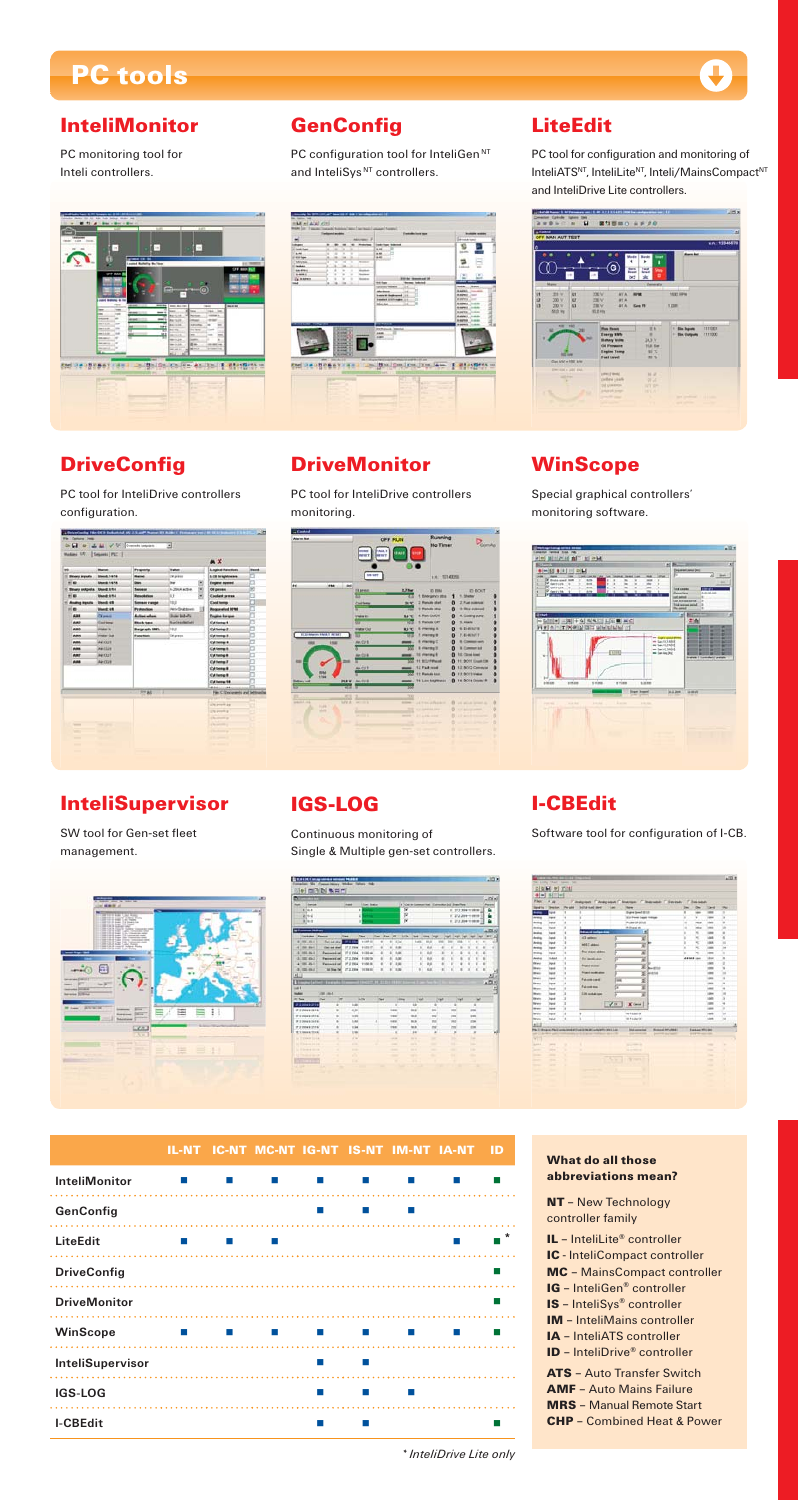# Mains protections



3-phase mains protection:

- $\triangleright$  Vector shift protection ▶ 2 stage over/under frequency protections
- ▶ 2 stage over/under voltage protections
- $\triangleright$  Voltage asymmetry protections

Integrated protection solution for generators operating in parallel to mains applications. Incorporates:

- ▶ 2 stage over/under voltage protections
- 2 stage over/under
- frequency protections
- **D** Vector shift
- Rate of change of frequency
- ▶ Over current, NVD
- $\triangleright$  Reverse power
- $\triangleright$  Earth fault protections
- $\triangleright$  Short term parallel protection



#### POWER GENERATION CONTROLLER OVERVIEW





The interactive simulator provides a taste of the new InteliVision, with demo and preview options illustrating screen information and function.

**simulator** ONLINE

Â www.comap.cz/intelivision

# **InteliVision**

InteliVision is a new generation display unit for either InteliGen<sup>NT</sup>/InteliSys<sup>NT</sup> or InteliDrive controllers. It is designed as a simple, easy to use Plug and Play solution, which also features our unique TRENDS monitoring as a standard feature.